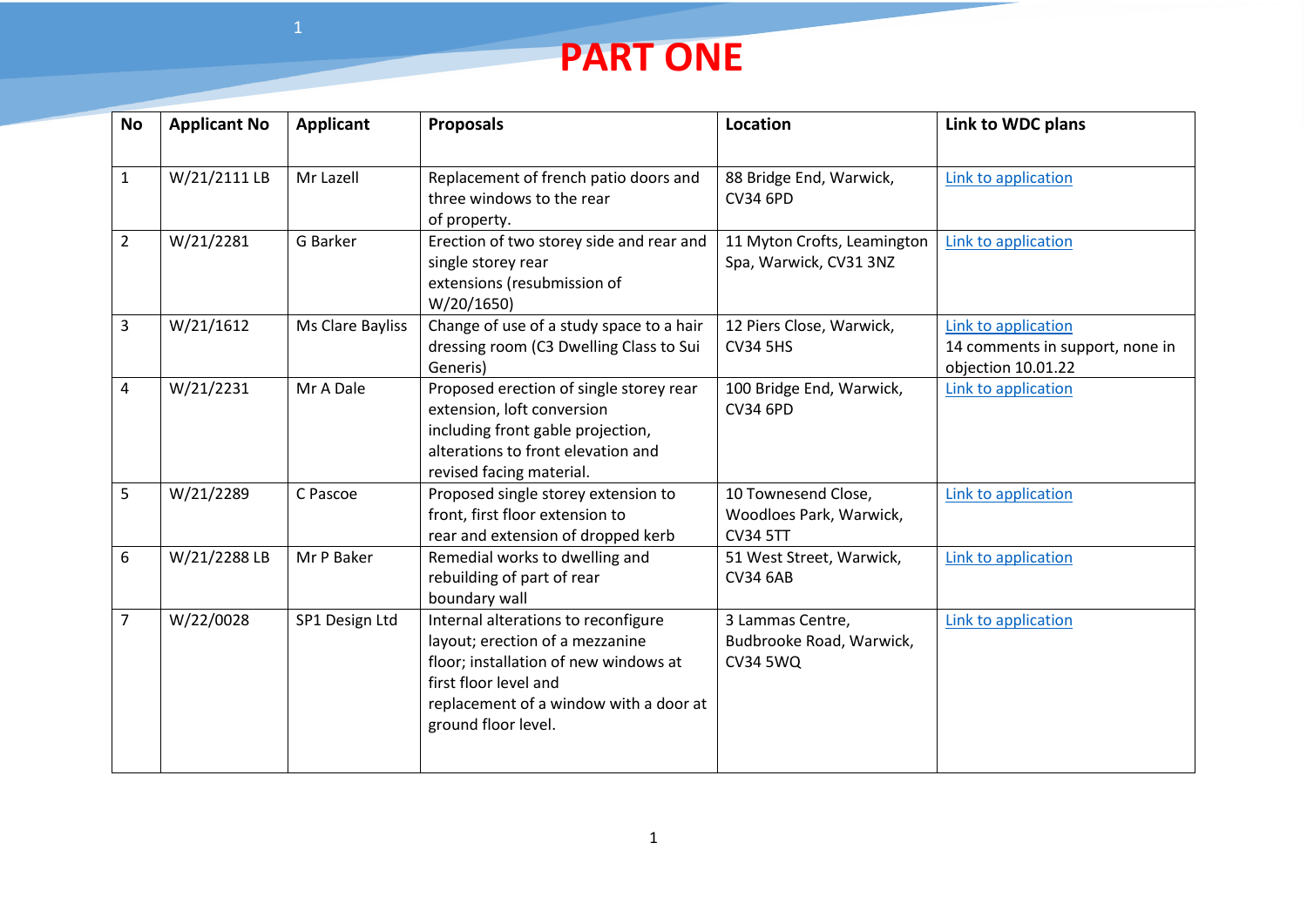## **PART ONE**

| 8  | W/21/2100 LB | RJ & HA Wilson          | Proposed New Access and Rear                 | 7,9 and 11 Old Square,  | Link to W/21/2100 LB |
|----|--------------|-------------------------|----------------------------------------------|-------------------------|----------------------|
|    | &            |                         | Extension to Existing First and              | Warwick, CV34 4RA       |                      |
|    | W/21/2099    |                         | Second Floor Residential                     |                         | Link to W/21/2099    |
|    |              |                         | Accommodation at 11, Old Square and          |                         |                      |
|    |              |                         | Associated Alterations to 7, 9 and 11        |                         |                      |
|    |              |                         | Old Square to the Ground Floor.              |                         |                      |
| 9  | W/21/2166    | Cresco Investors        | Demolition of The Waterside Inn public       | The Waterside Inn,      | Link to application  |
|    |              | Ltd                     | house/restaurant, and the erection of a      | Queensway, Leamington   |                      |
|    |              |                         | split level four and five storey             | Spa, CV31 3JZ           |                      |
|    |              |                         | apartment building comprising 42             |                         |                      |
|    |              |                         | residential homes (Use Class C3), with       |                         |                      |
|    |              |                         | parking, landscaping and associated          |                         |                      |
|    |              |                         | works                                        |                         |                      |
| 10 | W/21/0968    | <b>MS K SHOKAR</b>      | Erection of Garage conversion with first     | 3 Glendower Approach,   | Link to application  |
|    |              |                         | floor extension above and single storey      | Warwick Gates, Warwick, |                      |
|    |              |                         | extension to rear                            | <b>CV34 6ET</b>         |                      |
| 11 | W/21/2279 LB | Coventry                | Listed Building Consent comprising: (a)      | The Old Leper           | Link to application  |
|    |              | <b>Turned Parts Ltd</b> | The Grade II* Listed Master's House:         | Hospital/Chapel/Masters |                      |
|    |              |                         | works to enable the use of the building      | House, Saltisford,      |                      |
|    |              |                         | as a two bedroom dwelling, comprising:       | Warwick, CV34 4TT       |                      |
|    |              |                         | (i) Demolition of the single storey          |                         |                      |
|    |              |                         | central wing and replacement with a          |                         |                      |
|    |              |                         | two storey central wing; (ii) External       |                         |                      |
|    |              |                         | and internal alterations. (b) The Grade      |                         |                      |
|    |              |                         | II* St Michaels Chapel: works to enable      |                         |                      |
|    |              |                         | the use of the building as a one             |                         |                      |
|    |              |                         | bedroom dwelling, comprising: (i)            |                         |                      |
|    |              |                         | <b>External alteration and internal</b>      |                         |                      |
|    |              |                         | alterations. (c) Installation of services to |                         |                      |
|    |              |                         | both the Grade II* Listed Master's           |                         |                      |
|    |              |                         | House and the Grade II* St Michaels          |                         |                      |
|    |              |                         | Chapel, including drainage.                  |                         |                      |